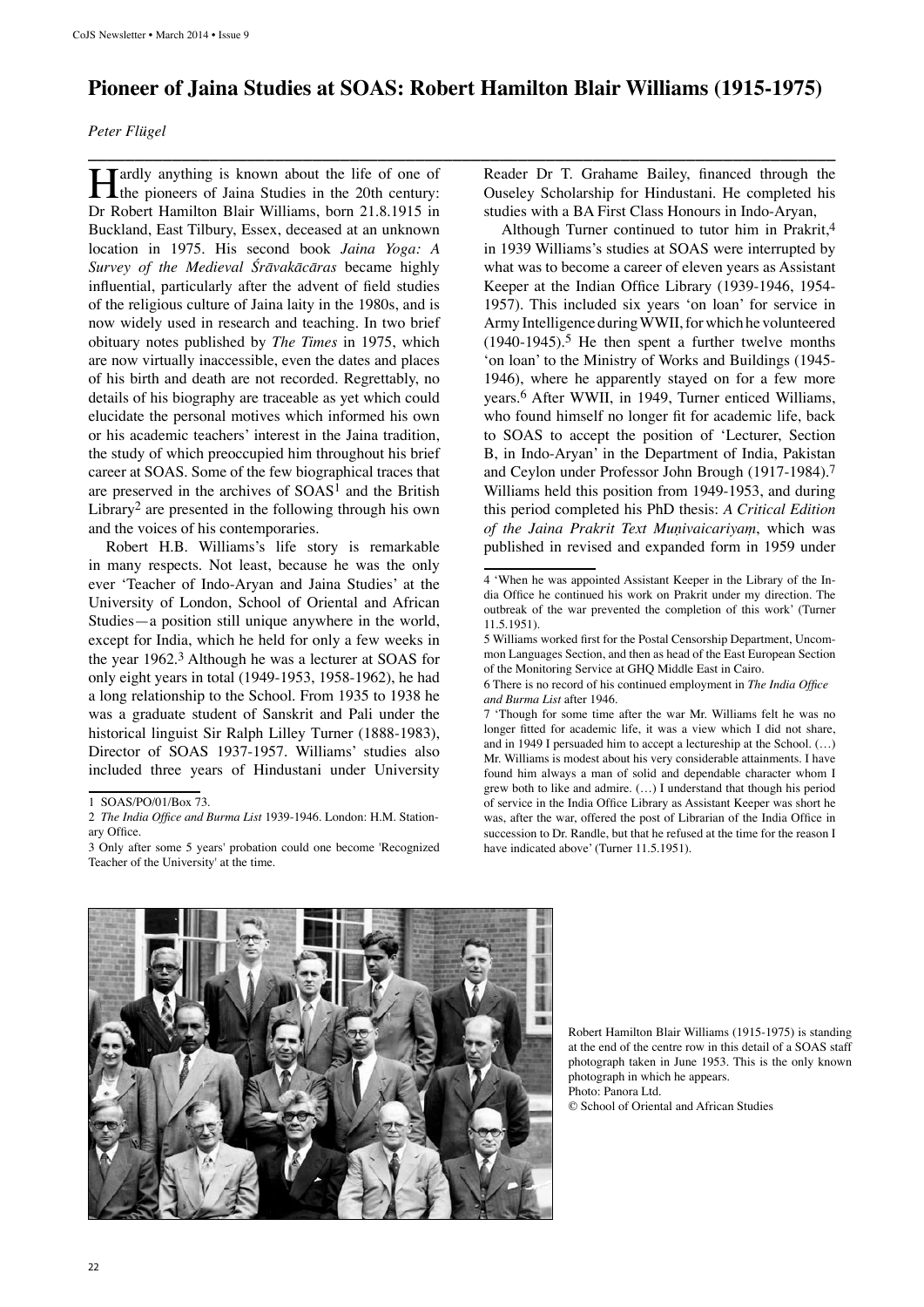

Sir Ralph Lilley Turner (1888-1983), SOAS Director (1937-1957) By Leonard Boden Oil on canvas, 89 x 70 cm Collection: School of Oriental and African Studies © School of Oriental and African Studies

the title *Two Prakrit Verses of the Maṇipati-Carita* (the common form *Munipaticarita* was shown to be wrong). At the time, Turner clearly regarded Williams as his principal disciple, as testified by his response to Williams's resignation letter of 22 June 1953, near the end of his first period as lecturer at SOAS, which had already been extended by the Department from 1953-1956:

Fate has been unkind to me in taking away the one English pupil of mine who I had so hoped would follow up my own work.

Williams had set his mind on an administrative post at the UN in New York, which he took up from 1953 to 1954. In a letter to Turner, he maintained that this had been for financial reasons only. In 1954 he returned to the UK to re-join the India Office Library as Assistant Keeper, since this would enable him to take care of his mother after the sudden demise of his father in July 1953:

The work here at the U.N. is trivial and monotonous and the conditions of life in New York far from pleasant. Even were they different I could never adapt myself to this country where only financial considerations retain me. As soon as they allow I want to return to England (Williams 12.2.1954).



## **Robert Hamilton Blair Williams Bibliography**

Williams, Robert Hamilton Blair. *A Critical Edition of the Jaina Prakrit Text Muṇivaicariyaṃ, with Translation and Grammatical Notes*. Thesis (PhD). University of London, 1951.

—. 'Introduction'. 'Index'. In: A.A. Menon. *Catalogue of the Malayalam Manuscripts in the India Office Library*. London: Oxford University Press, 1954.

—. *Two Prakrit Versions of the Maṇipati-Carita*. London: Luzac & Co. for the Royal Asiatic Society, 1959 (James G. Forlong Fund 24).

—. *Jaina Yoga: A Survey of the Medieval Śrāvakācāras*. London: Oxford University Press, 1963 (SOAS London Oriental Series 14) (Reprint: Motilal Banarsidas 1983).

—. 'Haribhadra'. *Bulletin of the School of Oriental and African Studies* 28, 1 (1965) 101-111.

—. 'Before Mahāvīra'. *Journal of the Royal Asiatic Society of Great Britain and Ireland* (1966) 2-6.

—. 'Accounts of the Jainas taken from Sixteenth and Seventeenth Century Authors'. *Mahāvīra and his Teachings*. Ed. A. N. Upadhye et al., 259-266. Bombay: Bhagavān Mahāvīra 2500th Nirvāṇa Mahotsava Samiti, 1977.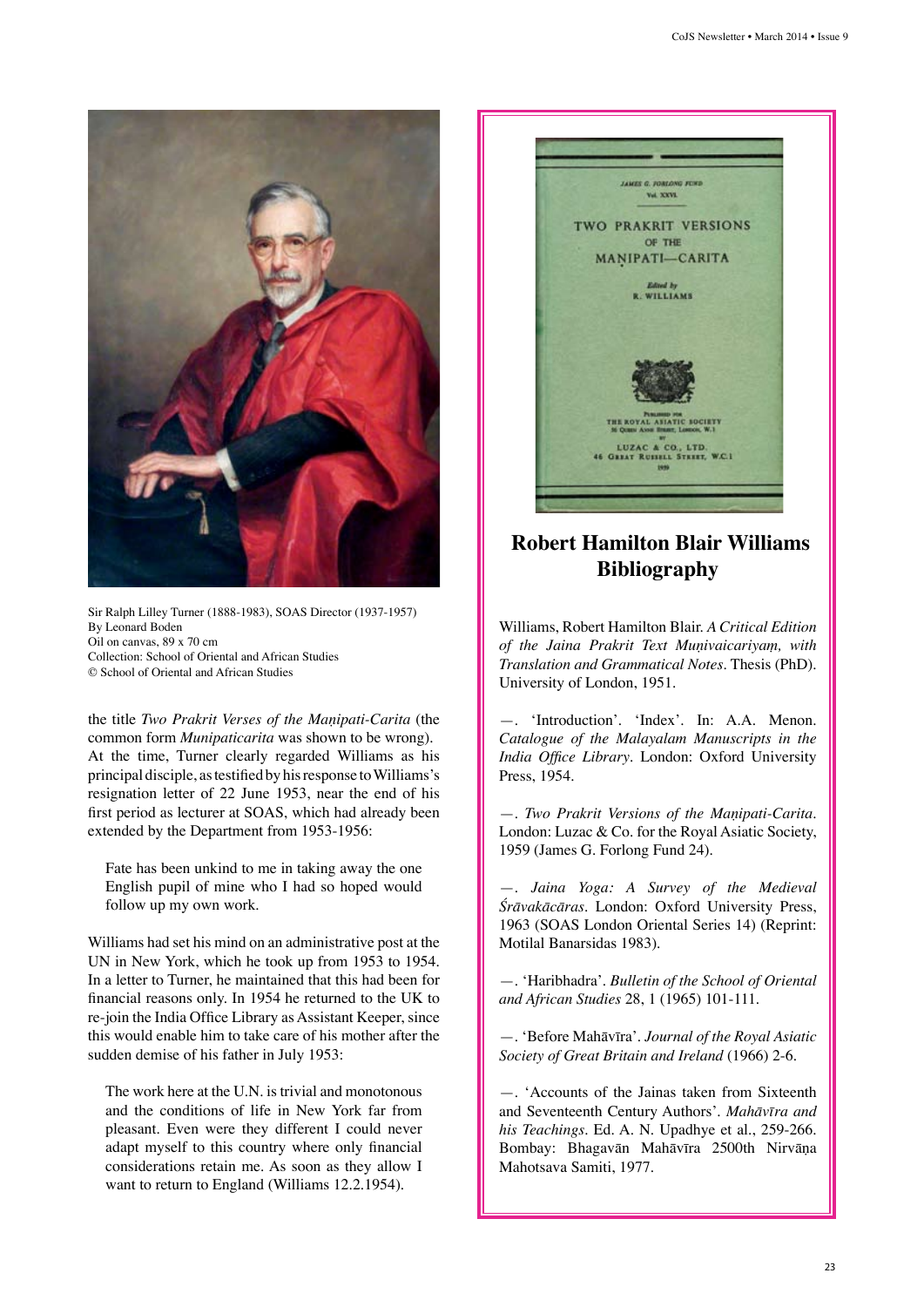Although he was able to complete the late C.A. Menon's *Catalogue of the Malayalam Manuscripts in the India Office Library* in 1954, editorial work which he had started in 1951, with permission of SOAS, Williams was evidently not satisfied with the work at the Indian Office Library. In 1955/56 he applied unsuccessfully for the Headship of the Department of Indian Studies at the University of Malaya, and in 1957 for the post of Keeper at the British Museum. He wrote to his mentor Turner, again, in desperation:<sup>8</sup>

I must recognise that I am a very poor teacher. As any post which I might occupy would be primarily one of research that is perhaps not of critical importance. The other is a question of attitude. You once said to me—and the phrase impressed me profoundly—that for the academic life one should have a sense of vocation. That I have not got. In the last few years I devoted myself entirely to Indian studies, deliberately killing every other interest, but those studies represent only a substitute for what I would have sought, something to cover the bankruptcy of my life. With self-discipline I think I can do good work but the inner satisfaction is lacking. You know how much I desire to leave the Indian Office Library and in particular how dearly I would like to return to the School if only to retrieve my own reputation but I felt I had to say this (Williams 14.7.1957).

Finally, on recommendation of Turner, Brough offered him a second three-year lectureship at his department, now as 'Lecturer, Section A, in Prakrit'. During this probation period (1958-1960) Williams published his PhD thesis, and started his now famed work on Jaina lay ethics and ritual on the basis of more than fifty predominantly Sanskrit printed texts available in the India Office Library. After his re-appointment as full time 'Lecturer in Prakrit', commencing on 1 January 1961, he completed this work in June.<sup>9</sup> It was published in 1963 under the somewhat deceptive title *Jaina Yoga*, because structure and content of the text was inspired by Hemacandrācārya's celebrated 11th-century work *Yogaśāstra*. Although Brough, like most European Indologists, did not think very highly of the literary value of Jaina texts, in general,  $10$  he foresaw the significance of Williams's *Jaina Yoga* in his recommendation for publication in the SOAS Oriental Series: 'I have seen the typescript of this work and in my opinion it is a book



which will be of great importance for future studies of Jainism'.

Due to chronic migraine, only one year after completing his book and securing a full time lectureship at SOAS, fifty days after his formal recognition as 'Teacher of the University of London' on 21 June 1962, Williams resigned his position on 10 August 1962, aged 47, and spent the remaining thirteen years of his life in early retirement. The only known photographic representation of Williams is found on the official 1953 staff photograph of SOAS.

Robert Williams was plagued by a history of ill health, in particular by problems with his eyesight. However, during periods of good health, after his retirement, he regained optimism, and started to work on a new project on Jaina iconography and temple ritual.11 This innovative re-direction of research anticipated developments which became dominant in the field only two decades later. Sadly, Williams's literary remains have not survived, and nothing of his research in Jaina iconography and ritual was ever published. However, three short articles, related to previous work on Jaina *śrāvakācārya* literature, appeared after 1963.

In 1967, Williams briefly considered applying for academic positions in America. In his unsolicited letter of recommendation (10.1.1967), Brough found the following words of praise:

He is a very shy person and not at his best in lecturing to a large audience, but a good teacher where he has only a small number of students round a table. I have a very high regard for his scholarship: he is well versed in Sanskrit and Middle Indian and reads fluently several of the modern Indian languages, including Tamil. His main research interest in recent

<sup>8</sup> Turner (11.5.1951) recommended Williams to Malaya University. On 23.3.1962, before his resignation, SOAS also approved Williams's application for Research Leave Overseas in India for the Session 1962-63. But it is not clear whether he ever travelled to India.

<sup>9</sup> During this period, according to Brough (21.2.1962), in addition to teaching undergraduate students in Sanskrit and Prakrit, Williams 'has also frequently assisted in the supervision of research students, and has read in particular Sanskrit and Prakrit inscriptions with them.'

<sup>10 &#</sup>x27;Although the literary value of the work [Maṇipaticarita] is slight, that is a characteristic which it shares with most Jaina literature, and as a part of the material which has come down to us on the more popular side of the religion, it will be extremely useful to have this work available in published form' (Brough 1958/9).

<sup>11 &#</sup>x27;As for the last month or so my eyesight has allowed me to read Sanskrit without painful headaches, and in fact now seems to be at last completely normal, I have been working again on a major study of Jaina temple ritual and iconography' (Williams 21.3.1964).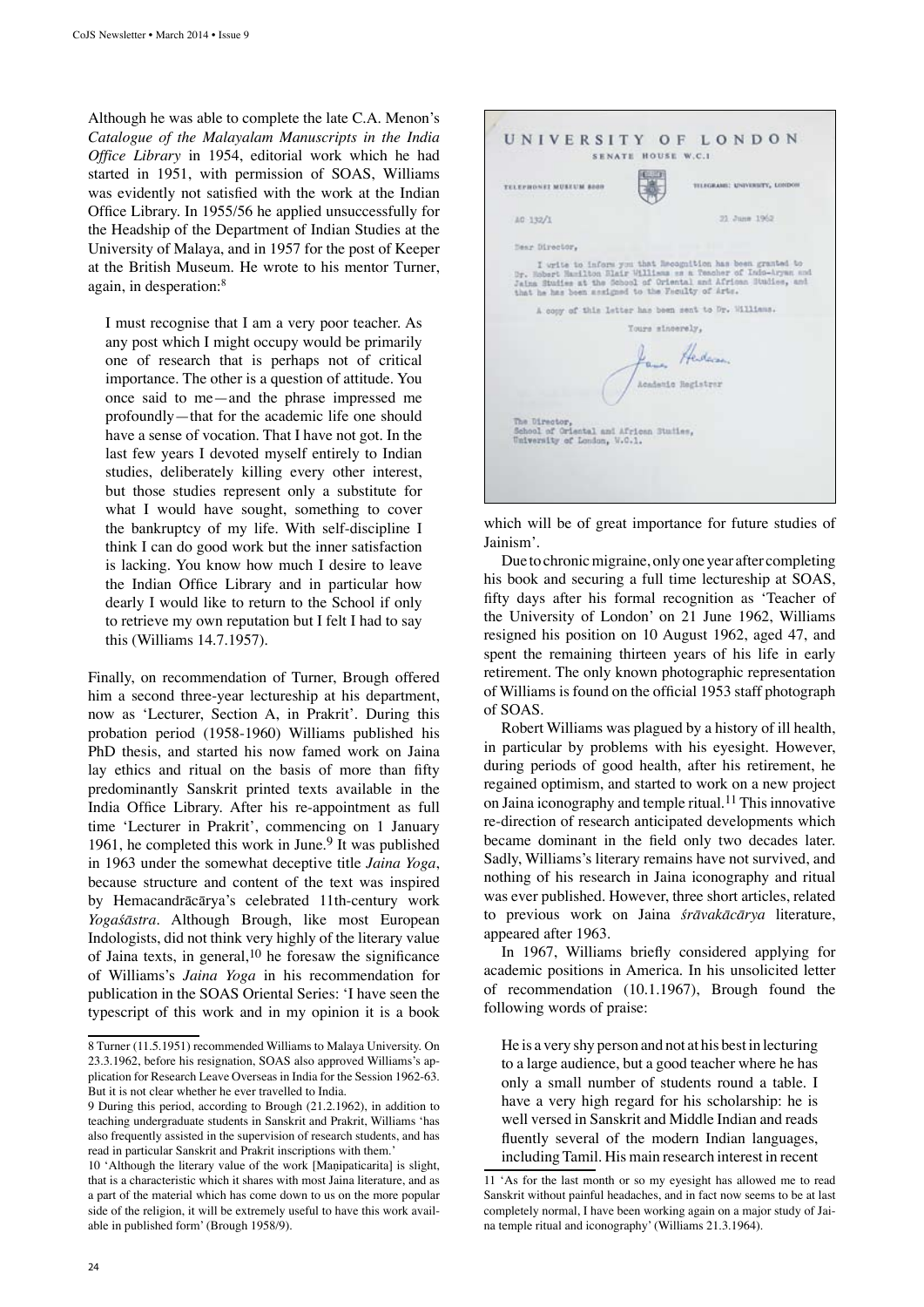years has concentrated on Jainism, and I think it is hardly an exaggeration to say that he is by now the leading authority on Jainism in Western Europe.

In 1975 a brief obituary note by SOAS Emeritus Professor J.C. Wright, a former student and colleague of his, highlighting Williams's academic achievements, was published anonymously in *The Times*:

Robert Williams, an Indologist and linguist of outstanding ability and exceptional range, died suddenly abroad last week at the age of 60. It was, however, in 1962 that his professional academic career as Assistant Keeper in the Library of the Indian Office (1938-9, 1954-57) and Lecturer in Indo-Aryan and Jaina Studies (1949-53, 1957- 62) at the School of Oriental and African Studies, University of London, was tragically cut short by a severe affliction of the nature of migraine. He leaves a wife, Inès, and a step-daughter Ghislaine.12

He is remembered by his teachers as a scholar from Palmer's School, Grays, Essex, who in the space of four remarkable years not only took First Class Honours in Sanskrit with Pali, held the Ouseley Scholarship in Hindustani and studied Prakrit at the School of Oriental Studies, but also edited an excellently produced *Catalogue of Malayalam Manuscripts* while studying Tamil to meet the exigencies of his post in the India Office Library. Despite a once privately confessed conviction that he was utterly without vocation as a teacher, he is remembered by his students as a first-rate academic tutor who simply expected, and received as a matter of course, dedication.

His achievement is a pioneering contribution to the study of the secular and religious literature of the Jains, the only such contribution ever made by a British scholar and one which tended to establish him as a leading authority on the subject in Western Europe.

His doctoral study and translation of Maṇipaticarita (1951; Forlong Fund Series, 1959), based on a unique evaluation of Prakrit and Gujarati versions of these popular tales, are of great interest for the comparative study of folklore. In *Jaina Yoga*, published in the School's London Oriental Series (1963), he examined some fifty classical and mediaeval works on the rules of conduct for Jain laymen and the life of the community. Here he brought to the controversies prevalent in India, in the words of an Indian critic, 'deep insight, seldom noticed in the views of the contending Jaina scholars, into the canonical background of the corpus of the lay doctrine'. Since his recovery, Williams's research had been devoted to *puja*, i.e., to the structure, ritual, and iconology of the temples of the Jains.

Robert Williams was a research scholar. His 12 According to Williams's letter of 7.8.1961, G. Rossi lived in Alassio, Italy in 1961.

short periods of work on the Malayam and Tamil collections were of inestimable value to the India Office Library; but he had little sympathy for library routine and policy. His utter dependability and sense of duty made him, after the war had disrupted his career, for some time a valued civil servant at home and with the United Nations; but he found the life 'trivial and monotonous'. Though he was entirely devoid of worldly ambition, his abilities were of the very highest order.

One might deplore the excessive dedication to research and the excessive diffidence and sense of duty which fragmented his career: one should probably instead realize that his lonely and supremely confident mastery of the last remaining really arcane oriental literature was a task more than human. He was unusually shy and reticent, but he won respect for British scholarship among Jaina scholars. Those who were fortunate enough to be able to engage him in conversation were aware of the great range of his intellectual interests, the interests which dominated his life.

Wright's was followed up by an additional obituary note by Nicolas de Watteville, published by *The Times*  on 24 November 1975, which throws further light on Williams' personality and praises his eccentricity:

As a close personal friend of Dr Williams, I would like to add a few remarks to your admirable obituary notice. This notice rightly stresses the profundity of his academic knowledge and hints at the many facets of his personality. He was a man of vast erudition in the history, the art, and the architecture of many civilizations. He was a fine conversationalist and a man of wit and generosity, totally devoid of interest in personal comfort and appearance.

There is one aspect of his character not referred to in your notice. Mr Stanley Sutton, formerly Director of the India Office Library and Records, writes:—'Williams had remarkable linguistic gifts, for in addition to a profound knowledge of Indian linguistics, ancient and modern, he had an extraordinary mastery of the languages of Europe. Once asked how many he could read, for a moment he was at a loss to reply. Then, with genuine modesty he explained that he could not read Basque, Finnish, or Hungarian, but could manage most of the others.'

It was this knowledge of European languages that determined Robert Williams's career in the last war. Having volunteered for Army Intelligence work he was granted an immediate commission and spent most of the war-time years as head of the East European Section of the Monitoring Service at GHQ Middle East. During these years in Cairo he acquired a profound knowledge of Arabic, both Classic and colloquial. He scarcely led the life conventional to a British Army Officer, choosing to